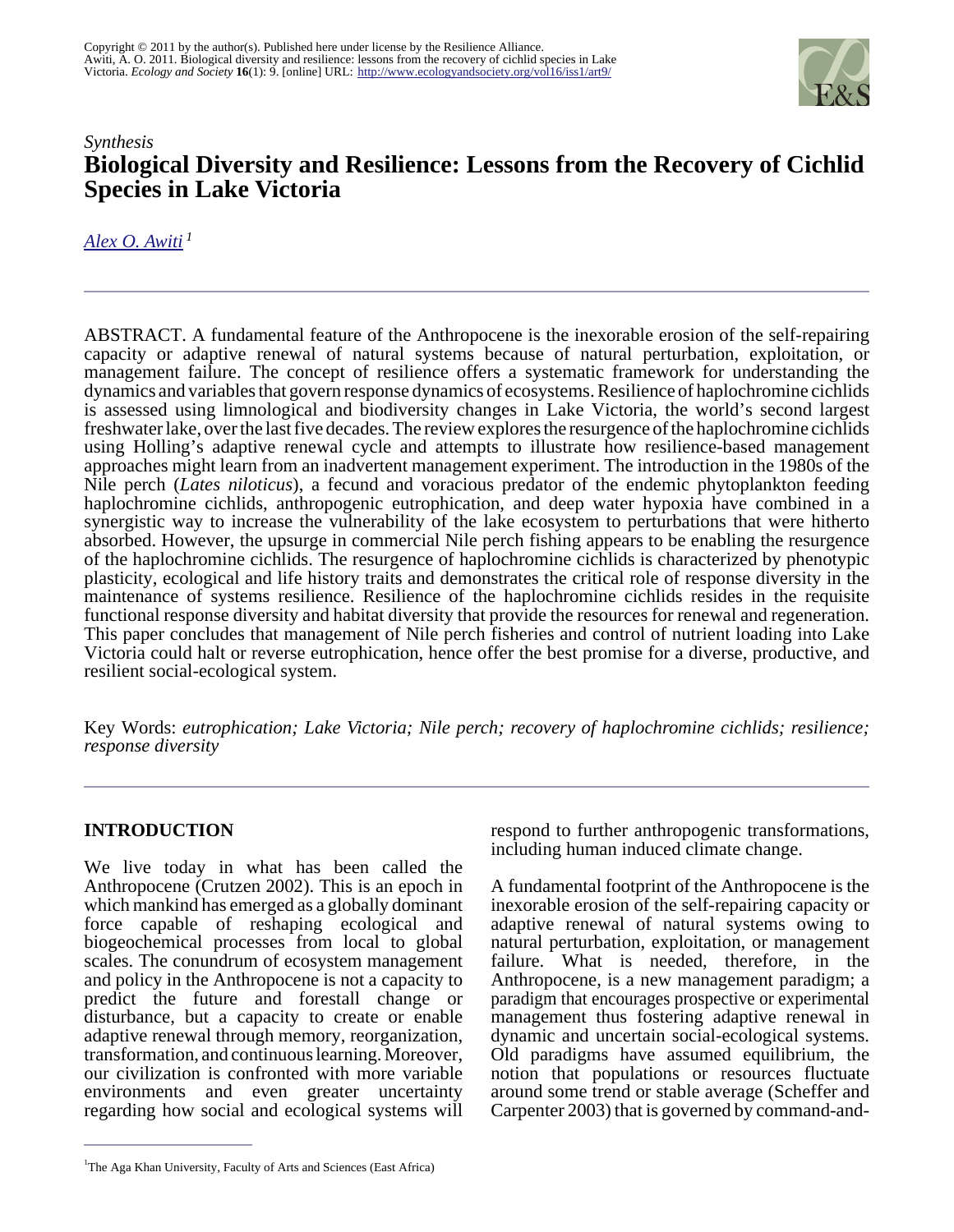control for stable optimal production (Holling and Meffe 1996) and maintenance of a predictable world (Holling 1973). The command-and-control paradigm assumes that problems are well bounded, that systems are in line with respect to cause and effect and hence would return inevitably to a desirable stable equilibrium whenever human stressors are discontinued. The command-and-control paradigm of the Anthropocene has invariably led to loss of systems resilience through the collapse of the natural resource base, socioeconomic strife, and loss of biological diversity (Holling and Meffe 1996).

The existential imperative of the Anthropocene is an approach to managing natural systems that is adaptive and capable of dealing with change, both natural and anthropogenic, uncertainty, and complexity. What is needed is a resilience-based approach to human stewardship of fragile and rapidly changing natural resource base. The concept of resilience first appeared in ecological lexicon with C. S. Holling's review paper of 1973. Resilience thinking now permeates discussions about global social-ecological concerns and especially adaptation to climate change. A fundamental property of resilience concerns the capacity for self-repair or adaptive renewal and reorganization of social-ecological systems following perturbation. Given the magnitude of anthropogenic transformation, the role of biodiversity as it relates to the biological resources for adaptive renewal and reorganization of ecological systems is critical. Elmqvist et al. (2003) have argued that diversity of responses to environmental change among species contributing to the same ecosystem function is critical to resilience. The diversity of persisting organisms, structures processes, and patterns, referred to as biological legacies, are critical threads of continuity and can drive pathways of reorganization and selfrenewal (Franklin and MacMahon 2000, Pharo and Lindenmayer 2009).

The recent history of Lake Victoria fisheries exemplifies a direction and magnitude of change that is disconcerting. A fishery that once drew on hundreds of species, mostly endemic, now depends on just three: *Rastrineobola argentea*, a native pelagic cyprinoid fish commonly known as omena or dagaa; the introduced Nile perch (*Lates niloticus*); and the Nile tilapia (*Oreochromis niloticus*). In Lake Victoria, as elsewhere, societal welfare is coupled with concern for species conservation and ecosystem integrity. Coupled

social-ecological systems provide a conceptual framework for understanding systems not as deterministic and predictable, but as complex, integrated, with feedbacks and emergent properties among ecological and social components at multiple spatial and temporal scales.

The changes in Lake Victoria are examined within the framework of a coupled social-ecological system. For instance, the components such as the resource system, e.g., the lake, land; resource units, i.e., fish, phytoplankton, vegetation, soil; users, i.e., managers, fishers, and farmers, who exploit and regulate the resource units are relatively distinct but interact to produce outcomes that in turn produce reciprocal effects and emergent properties at the ecological and social levels. Understanding reciprocal effects and emergent properties is essential to understanding resilience mechanisms and developing effective policies for socialecological sustainability of an ecosystem.

The paper reviews literature on the recent ecological history of Lake Victoria fisheries to examine the relationship between biodiversity of haplochromine cichlids and their resurgence. This paper focuses on the role of biodiversity in the resurgence of haplochromine cichlids in Lake Victoria. In this respect, the functional-group and functionalresponse value of biological diversity is examined. More importantly, the synthesis attempts to examine the dynamics of the Lake Victoria ecosystem using the framework of Holling's adaptive renewal cycle.

### **RESILIENCE AND BIODIVERSITY OF ECOSYSTEMS**

# **The concept resilience**

Sustainability and its derivative sustainable development (WCED 1987) were hailed as a robust response to the scale of anthropogenic transformation. The goal of sustainable development is to reduce inputs in globalized economic growth model, i.e., energy, land water, and vegetation, while at the same time minimizing outputs and consumption, i.e., pollution, biodiversity loss, and land degradation. Consider French bean farming for export in Kenya. Conventional sustainability thinking would argue that it is possible to enhance water use efficiency, reduce carbon emissions by using less fertilizer, less packaging, and installing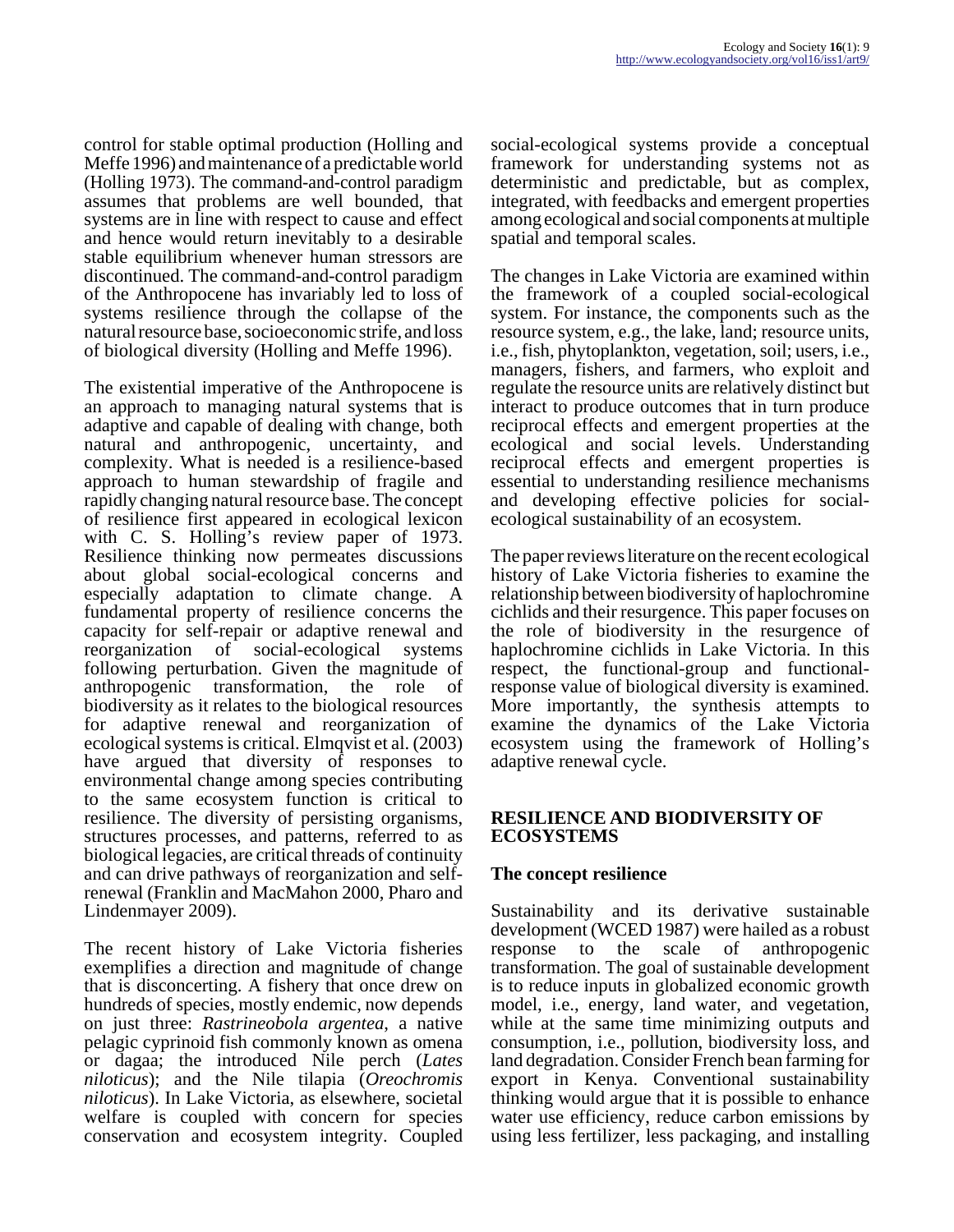more energy efficient cold rooms. However, reduction in the production of local food crops when local farmers switch to lucrative export oriented farming, the collapse of local food markets, and dependence on European markets has increased the vulnerability of local household income and caused a reduction of farm-level agrobiodiversity. The fundamental limitation of the concept of sustainable development is that it espouses a more utopian desire for greater efficiency rather than a coherent set of social and ecological outcomes that could enhance overall systems performance. Greater efficiency cannot resolve the real constraints imposed by the finite nature of resources derived from the physical world. We suggest that resilience thinking is a critical yet missing dimension to the sustainability discourse.

The term resilience is now increasingly used in discussions about local and global development as a framework for understanding social and ecological change in the wake of unprecedented anthropogenic and natural transformations. Holling (1973:17) defined resilience as the "measure of a system's ability to absorb changes of state variables, driving variables and parameters, and still persist." Holling noted that persistence was also a measure of stability, or the magnitude of perturbation a system can withstand before it shifts to another state or domain of attraction. John Dewey (1859-1952), the renowned 20th century American educational philosopher, described persistence as dynamic selfrenewal and reorganization. In humanistic psychology, resilient individuals seem not only to cope well with stressors but also experience such challenges as learning and self-renewal opportunities.

Folke (2006) argued that social-ecological resilience is about new opportunities arising from disturbance through system renewal, selforganization, and emergence of new trajectories. Self-organizing systems allow adaptation, confer systems flexibility buffer disturbance, and create novelty (Holling and Gunderson 2002) through differentiation, selection, and amplification. Resilience demonstrates how without contradiction, transformation and persistence interact synergistically, enabling species, populations, communities, ecosystems, and institutions to assimilate change, innovate, and create novelty, while at the same time maintaining identity through characteristic structures, processes, and functions. Change and persistence, through cycles of adaptive renewal and reorganization have emerged as the defining

characteristics of the concept of resilience. Resilience is defined here as the capacity of linked social-ecological systems (Adger et al. 2005) to absorb disturbance and reorganize through local cycles of adaptive renewal at hierarchical scales (Holling and Gunderson 2002) to retain identity, basic function, structure, and feedbacks (Walker et al. 2004).

A key property of ecosystems is the existence of thresholds and multiple stable states and hence probability that a system in one stability domain will flip between or among stability domains (Scheffer et al. 2001). Such regime shifts may be triggered by habitat fragmentation, loss of species, nutrient inputs, or introduction of exotic species. Switches from one state to another are mediated by responses that trigger changes in variables, fast and slow, through thresholds, transitions, and feedbacks. Owing to the hysteresis of their response, ecosystems typically lack early warning signifiers for catastrophic regime shifts. Policy and management often focus on syndromes rather than the causal factors or events that undermine overall systems resilience. For example, human settlement and land use change in the Lake Victoria basin starting in the 1930s increased nutrient loading hence escalated vulnerability of the lake to eutrophication. The irruption of the Nile perch in the 1980s decimated the haplochromine cichlids, and thus accelerated algal production, exacerbated eutrophication, caused a loss of transparency and deep water hypoxia, and more cichlid die-offs.

Prior to crossing a threshold, key ecosystem variables are predicted to exhibit increased variability. Carpenter and Brock (2006) demonstrated that changes in variance around simple time series models could be used to detect the onset of regime shift in complex systems. Holling (1973) argued that resilience is the property of a system and persistence or probability of regime shift is the result. Intuitively, results or outcomes are reliable measures of a property. Resilience is related to the characteristics of a system that restrain variability of state or control variables from passing the threshold and transitioning to an alternative regime. However, resilience is also about transformation and renewal. Resilience can therefore be evaluated with respect to three attributes, namely: (1) the magnitude of disturbance or variability that a system can absorb and still retain the same range of state, driving variables, or structure and function; (2) the degree to which the system is capable of renewal or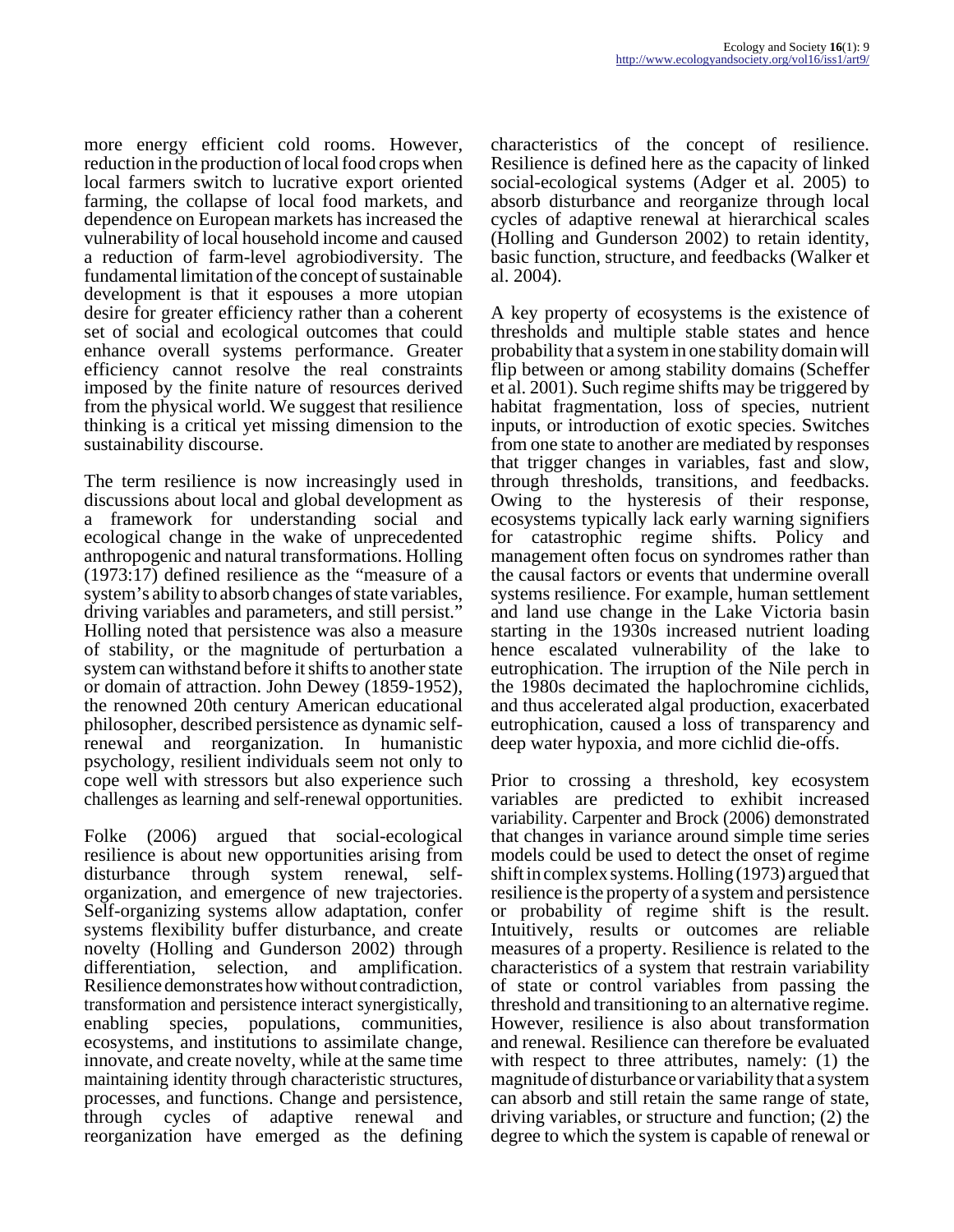reorganization following perturbation or collapse; (3) the ability to build and increase adaptive capacity through endogenous experimentation, learning, and novelty.

## **Biodiversity and resilience**

The intense global focus on the consequence of biodiversity loss on the supply of ecosystem services to human societies (MA 2005) has precipitated review and analysis of the relationship between biodiversity and ecological resilience. Ecological resilience refers to the capacity to absorb disturbance and reorganize while undergoing transformation so as to retain the same range of driving variables, structure, function, and feedbacks. Recent advances in resilience research are exploring how various features of biological diversity influence resilience, including diversity within species and the diversity of functional groups. For instance, Walker (1992) developed a passenger driver analogy to demonstrate the relationship between biodiversity and resilience, suggesting that species in the driver functional group are keystone species that determine the future of an ecosystem. Biological diversity therefore appears to enhance ecosystem resilience of desirable ecosystem states in the face of change (Peterson et al. 1998, Elmqvist et al. 2003).

The role of biodiversity in conferring adaptive capacity through renewal and reorganization is key to understanding the relationship between biodiversity and ecosystem resilience. Gunderson (2000) has argued that resilience is maintained by keystone structuring processes across spatial and temporal scales, sources of renewal and reformation, and functional biodiversity. Elmqvist et al. (2003) concluded that response diversity provides adaptive capacity and contributes resilience of desired ecosystem states. For example, Nystrom et al. (2000) demonstrated that a combination of increased nutrient loading and overfishing eroded responses diversity thus leading to an undesirable algae-dominated state in Caribbean reefs. The biological resources for adaptive renewal and reorganization following perturbation or collapse, i.e., functional response diversity, biological legacies, mobile links, and ecological memory (Franklin and MacMahon 2000, Elmqvist et al. 2003, Lundberg and Moberg, 2003, Folke et al. 2004) are therefore critical to system resilience.

Undesirable regime shifts in ecosystems are increasingly common as a consequence of actions that erode biological diversity. This section examines the relationship between biodiversity and ecosystem resilience in the context of the recent resurgence of the haplochromine cichlids in relation to functional–group and functional–response diversity.

### **Biological diversity and dynamics of haplochromine cichlid resilience**

Lake Victoria is best known for its large flock of endemic haplochromines, until recently circa 500 species, arising in the last 15,000 years, representing one of the most rapid radiations of vertebrates known (Kaufman 1992). Lake Victoria has undergone profound ecological transformations in the last five decades. These include changes in phytoplankton composition and productivity (Hecky et al. 1994, Verschuren et al. 2002), the emergence of blue-green algae as the dominant species of planktonic algae, deep water anoxia (Hecky et al. 1994), and more importantly, the introduction in 1962-1963 and subsequent irruption in the 1980s of the Nile perch, (*Lates nilotica*) and the near extirpation of circa 65% of species of endemic haplochromine cichlids (Ogutu-Ohwayo 1990, Goldschmidt et al. 1993).

The diversity of functional groups in a dynamic lake ecosystem undergoing change, the diversity within species and populations, and the diversity of species in functional groups are critical for resilience and recovery of the lake fisheries. This section examines the resurgence of haplochromine cichlids in the context of functional-group diversity and functional-response diversity.

## *a) Functional-group diversity*

Functional groups in the Lake Victoria ecosystem relate closely to trophic groups and include; piscivores, detritivores, phytoplanktivores, insectivores, and zooplanktivores. The introduction of the Nile perch, an apex voracious piscivore, is largely responsible for the near decimation of the detritivorous and phytoplanktivores haplochromine cichlids (Ogutu-Ohwayo 1990). Loss of detritivorous haplochromines is likely to have accelerated an algal production, exacerbating eutrophication, loss of transparency, and deep water hypoxia (Goldschmidt et al. 1993). Loss of water clarity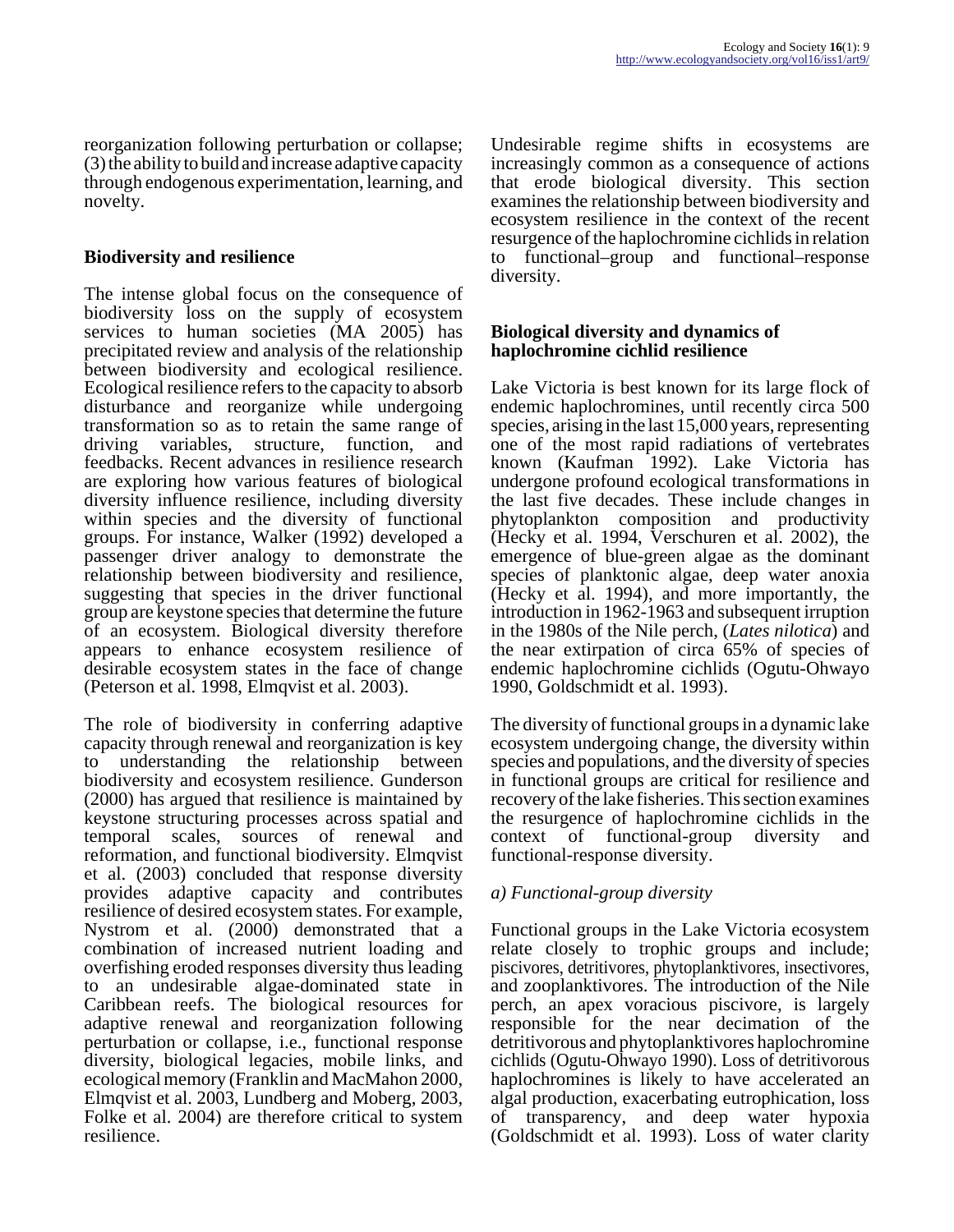hampers reproductive isolation thus destroying both the mechanisms of diversification and the maintenance of haplochromine diversity (Seehausen et al. 1997).

Moreover, Verschuren et al. (2002) have suggested that deoxygenation of deep water hypoxia could eliminate critical haplochromine refugia, exacerbating the vulnerability of haplochromine cichlids to Nile perch predation. Haplochromine cichlids may have faced the choice of death by asphyxia in the deep anoxic water or predation by the Nile perch in the oxygen-rich shallow waters (Kaufman 1992). The exotic Nile tilapia is associated with negative effects on the haplochromine cichlid biodiversity such as hybridization, overcrowding, competition for food, and possibly the introduction of parasites and diseases (Bruton 1990, Ogutu-Ohwayo 1990).

The introduction of the Nile tilapia and subsequent irruption of the Nile perch in the 1980s has caused significant shifts in the trophic structure resulting in the following major changes in the food web in Lake Victoria (Witte et al. 1992, Goldschmidt et al. 1993):

- **1.** More than 100 species of haplochromine piscivores vanished, replaced by Nile perch;
- **2.** The exotic Nile tilapia replaced the indigenous *Oreochromis esculentus* and *O. variabilis*;
- **3.** *Rastrineobola argentea* replaced over 20 species of zooplanktivorous haplochromine cichlids;
- **4.** Freshwater prawn (*Caridina nilotica*) replaced circa 13 species of the detritivorous haplochromine cichlids. *C. nilotica* is an important food source for the major commercial fish species of Lake Victoria (Budeba and Cowx 2007).

## *b) Functional-response diversity*

After a dramatic irruption between 1980 and 1990, the Nile perch is in decline, largely because of overfishing. Witte et al. (1992) reported almost no haplochromines from a trawl survey in the Gulf of Mwanza in 1987 and 1988. Conversely, in a trawl survey conducted in the Gulf of Mwanza in 1997, the Nile perch biomass declined to 76% while that

of haplochromine cichlids increased to 21% (Witte et al. 2000). However, the haplochromine cichlids are returning to a dramatically altered environment. The patterns of haplochromine cichlid resurgence in an altered ecosystem are examined in the context of response diversity (Elmqvist et al. 2003) to understand how differential response of haplochromine cichlids is critical to their resurgence.

The resurgence of *Haplochromis (Yssichromis) pyrrhocephalus* has been reported in the Mwanza Gulf of Lake Victoria (Witte et al. 2000, Katunzi et al. 2003). The recovery of *H. (Y.) pyrrhocephalus* presents exemplary evidence of functionalresponse diversity to: (1) high turbidity and poor visibility; (2) deep water hypoxia; and (3) change in diet. More importantly, the following functionaldiversity responses may explain the resurgence of *H. (Y.) pyrrhocephalus*: (1) the retina of *H. (Y.) pyrrhocephalus* consists of large double cones and has been interpreted as an adaptation to decreased transparency, hence enabling better visual observation of prey, predator, mate choice, and picking up of eggs by mouth brooding females (Seehausen et al. 1997, Witte et al. 2000); (2) gill surface area of the resurging *H. (Y.) pyrrhocephalus* is considerably larger than the pre-Nile perch specimen, a likely response or adaptation to hypoxia; and (3) the difficulty in spotting small prey owing to decline in water clarity has caused a dietary shift in the recovering *H. (Y.) pyrrhocephalus.* Diet analysis of the recovering *H. (Y.) pyrrhocephalus* indicates they eat larger prey comprising shrimps, molluscs, and fish more frequently (Katunzi et al. 2003) than before the Nile perch irruption. Similarly, the increase in fecundity observed in *H. (Y.) pyrrhocephalus* between 1983 and 1988 (Wanink 1991) may have been a response to increased predation pressure.

Haplochromine cichlids have reappeared in wetlands dominated by papyrus and rocky areas. These habitats provide both structural and low oxygen refugia and serve as barriers to dispersal of Nile perch (Chapman et al. 1995). Habitat diversity, i.e., rock outcrops and papyrus swamps, serves as important sources of renewal and ensures haplochromine cichlids are recruited back into the lake. We argue that the wetlands and rocky outcrops are critical biological legacies and contribute significantly to the restoration of compositional and functional biodiversity of the post-Nile perch regime ecosystem of Lake Victoria. The resilience of the haplochromine cichlid fisheries appears to be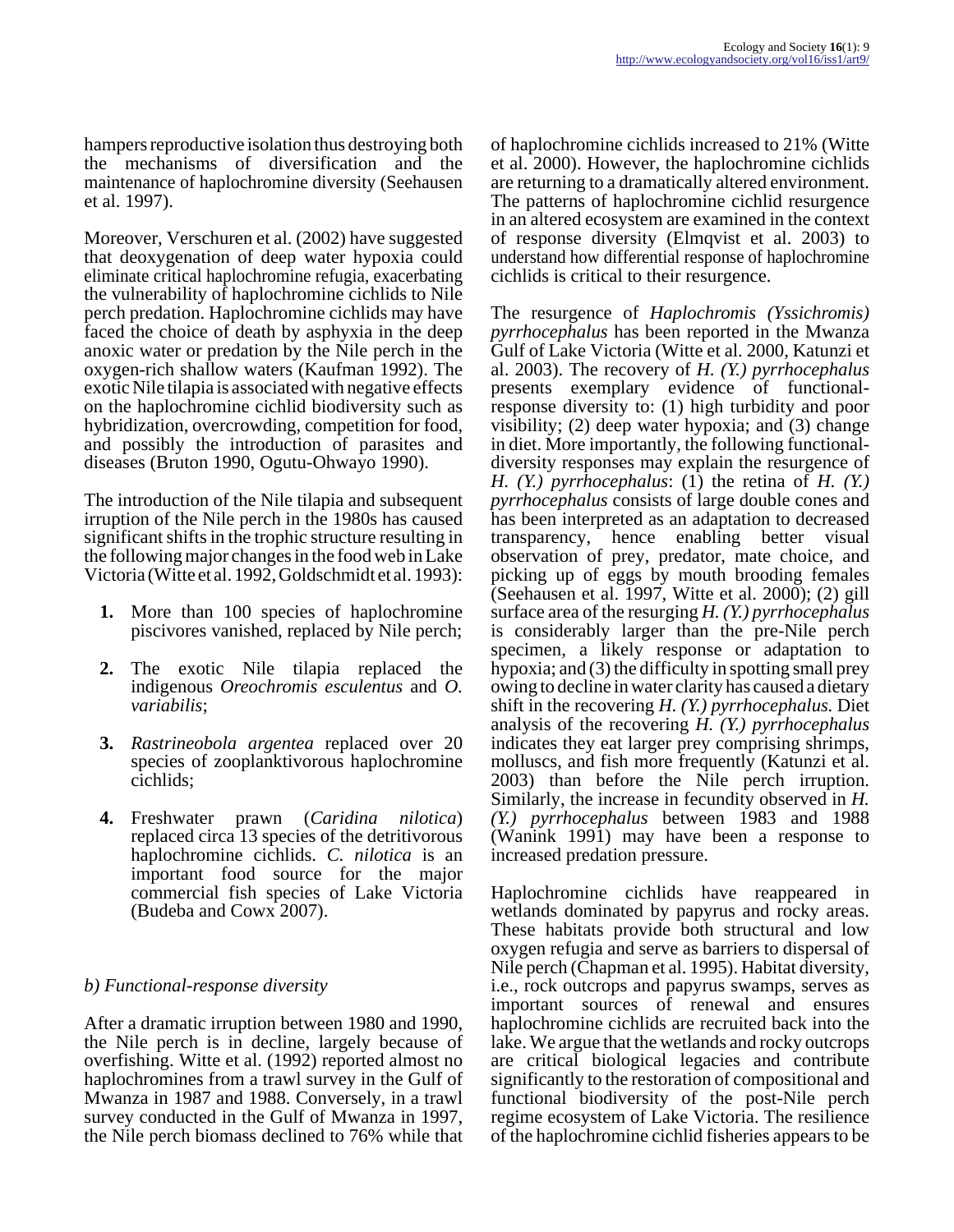determined by the genetic diversity, functional and response diversity, and ecosystem diversity (beta diversity) across the range of habitats in Lake Victoria.

#### **TOWARD RESILIENCE-BASED ECOSYSTEMS MANAGEMENT**

Conventional ecosystem management has focused on maintaining pristine environments, often targeting keystone species and habitats based on a steady-state resource paradigm where humans are external to the managed system. The steady-state resource paradigm of ecosystem management assumes infinite flows of energy, materials, and biotic components, and that nature would reset, without feedback, to a single equilibrium or stable state upon cessation of disturbance. Moreover, conventional ecosystem management is encumbered by its focus on the pristine ecosystem state as a benchmark for policy formulation, conservation planning, and management response. Benchmarks are typically defined from a neontological perspective that ignores past environmental fluctuations and fails to anticipate future fluctuations.

Managed and unmanaged ecosystems are characterized by pulses of unanticipated shifts in dynamics in response to internal or external perturbations. In a dynamic environment, change is governed by slow or fast variables and complex feedback. Predictability is limited and there is always a high likelihood that existing management policy and practices are soon rendered invalid. This is especially true for coupled social-ecological systems such as Lake Victoria, which are characterized by cycles of accumulation, perturbation, readjustment, or collapse, and periods of reorganization. This paper argues that conventional ecosystem management is not sufficiently robust in the context of uncertainties, nonlinear dynamics, and complex feedback.

The goal of ecosystem management, therefore, must not be the maintenance of resource stocks in pristine condition, but rather to manage interactions and flows among functional biological diversity assemblages including feedbacks and emergent properties to enable transformation and persistence through reorganization and adaptive learning. The capacity of social-ecological systems to absorb perturbation, to transform, adapt, and reorganize while retaining the same structures, functions, and feedback is core to the concept and practice of resilience-based management.

The adaptive renewal cycle (Holling 1986, Holling and Gunderson 2002) provides an intuitive conceptual and management framework upon which to explore resilience-based ecosystem management for Lake Victoria. The adaptive renewal cycle can be decomposed into four phases. The first two phases, exploitation and conservation, referred to here as the frontloop, describe the conventional steady-state management (see Table 1). The frontloop depicts a typical succession sequence, from primordial constituents during exploitation, culminating in a mature complex climax community in the conservation phase. The next two phases of the adaptive renewal cycle, release and renewal, referred to here as the backloop, embody the principles of resilience-based ecosystem management, focusing on transformation, feedback, and reorganization (Table 1). The release, or creative destruction, and the reorganization phases have been largely ignored (Folke 2006) by conventional, i.e., steady state, management approaches that assume constancy of relationships, often with respect to management of a single species for maximum sustained yield. This section examines the dynamics of haplochromine cichlids using Holling's adaptive renewal cycle and attempts to draw lessons for resilience-based management approaches.

## **Growth and conservation phase: frontloop**

The period of rapid accumulation of haplochromine cichlid biomass in Lake Victoria can be characterized as follows:

- **1.** Rapid evolutionary radiation and phenotypic diversity;
- **2.** Early human settlement and cultivation triggered low inflows of nutrients, mainly from soil erosion, into the lake thus increasing levels of primary productivity to enable the haplochromine cichlid boom;
- **3.** Low levels of predation, low fishing effort, and high primary productivity supported large stocks of detritivorous haplochromine cichlids (Kaufman 1992);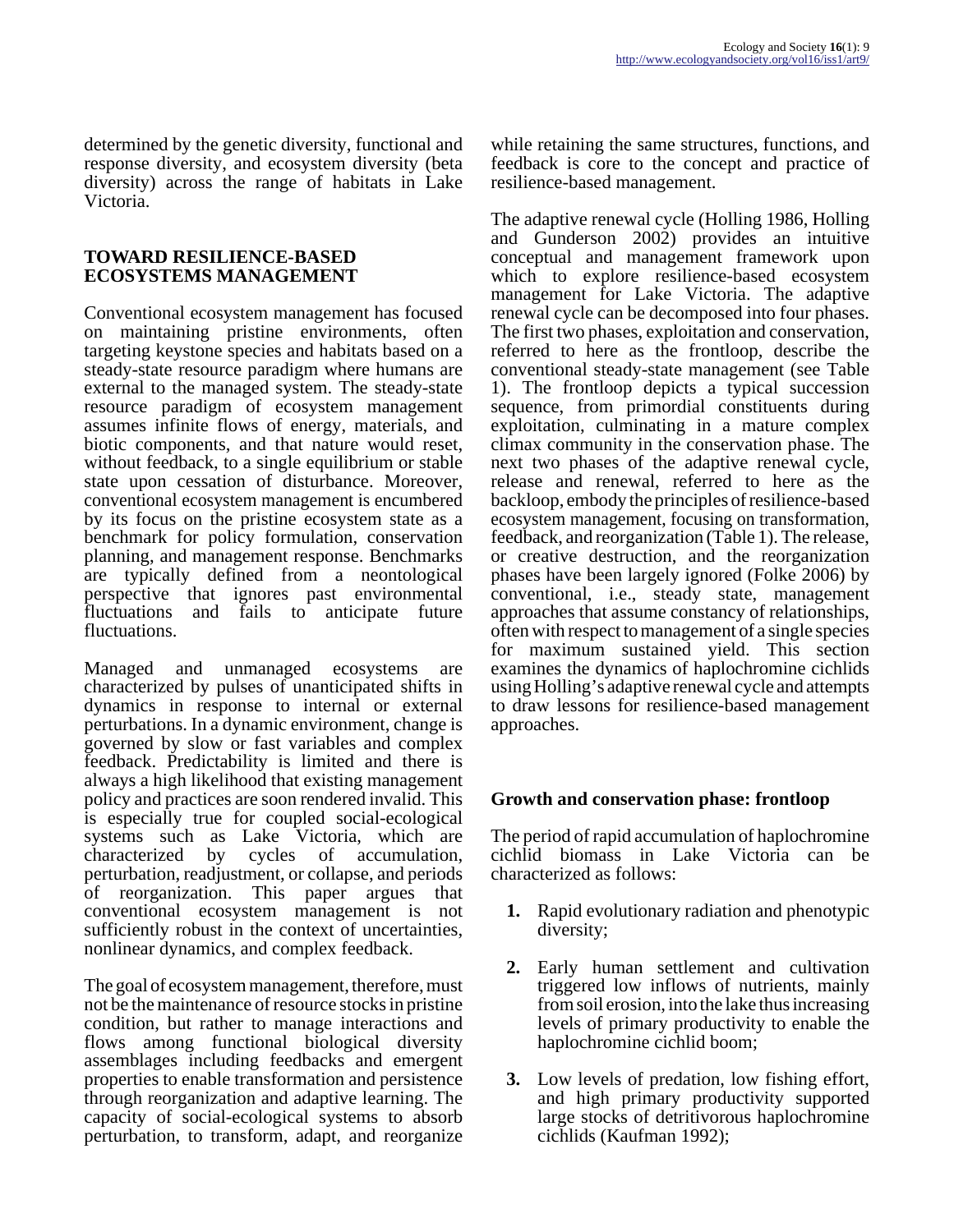#### **Table 1.** Contrast between steady-state management and resilience-based ecosystems management.

| Steady-State paradigm                                                                                                                                                                                                                                                                     | Resilience-based paradigm                                                                                                                                                                                              |
|-------------------------------------------------------------------------------------------------------------------------------------------------------------------------------------------------------------------------------------------------------------------------------------------|------------------------------------------------------------------------------------------------------------------------------------------------------------------------------------------------------------------------|
| Manage benchmark state: pristine condition                                                                                                                                                                                                                                                | Manage pathways of transformation or change                                                                                                                                                                            |
| Manage for keystone species or habitat with humans<br>excluded explicitly                                                                                                                                                                                                                 | Manage for coupled social-ecological outcomes with humans<br>included explicitly                                                                                                                                       |
| Manage to reduce system variability and forestall<br>disturbance                                                                                                                                                                                                                          | Manage to cultivate system diversity and variability                                                                                                                                                                   |
| Manage to optimize for single invariable outcome, with<br>single equilibrium or steady state                                                                                                                                                                                              | Manage for a dynamic changing quantity, sustain persistence,<br>and transformation, with alternative stable states                                                                                                     |
| Manage for maximum sustained yield                                                                                                                                                                                                                                                        | Management anticipates a range of possible options to cope<br>with internal or external perturbations and feedbacks                                                                                                    |
| Management actions that delay Release (frontloop)                                                                                                                                                                                                                                         | Management actions that nurture Renewal (backloop)                                                                                                                                                                     |
| Implement landscape level management, including<br>wetlands, forests, and lowland urban areas to reduce<br>eutrophication from nutrient run-off and urban effluence                                                                                                                       | Maintaining structural diversity by protecting of critical<br>habitats such as wetlands and rocky habitats, which serve as<br>refugia and sites for breeding                                                           |
| Develop general ecosystems model of Lake Victoria that<br>includes the physical, chemical, biological, and<br>anthropogenic factors to understand and predict lake<br>productivity.                                                                                                       | Apply appropriate levels of fishing efforts on selected size<br>classes, such as the slot size described above, and target<br>species will contribute to maintenance and, potentially,<br>enhancement of biodiversity. |
| Quantify interactions among food-web structures, water<br>quality, and life-history characteristics of fishes to<br>understand the relationship between productivity of<br>haplochromine cichlids, Nile perch predation and the<br>causes of eutrophication, and anoxia in Lake Victoria. | Identify and reduce anthropogenic nutrient inputs through<br>reforestation of upland catchment areas as well as reduction of<br>materials and contaminants in run-off.                                                 |

- **4.** Haplochromine cichlids composed 80% of fish biomass, and Nile perch less than 2%;
- **5.** The haplochromine cichlid boom provided sufficient grazing pressure on the phytoplankton and thus maintained high concentrations of deep water oxygen as well as sufficient illumination.

 This resilience of the haplochromine cichlids in the conservation phase may have been related to the high proportion of haplochromine cichlids and the tight nutrient cycles they provided, thus enabling the vertical movement of nutrients and biomass in the course of their vertical and horizontal migrations (Kaufman 1992, Witte et al. 1992). This biological

mixing could have been critical in lake dynamics to the extent that retarded the accumulation of rotting biomass in the deeper portions of the lake and the onset of deep water hypoxia. From a resiliencebased management perspective, the frontloop presents a framework that urges anticipatory management focus on events that undermine system resilience during the conservation phase.

The insight to be gained from the frontloop is that research and management effort should focus on identification and long-term monitoring of plausible factors or attributes that could undermine resilience of the conservation phase and accelerate transition to the release phase. Attention must be paid to selecting a suite of indicators that are correlated with the functional status of one or several vital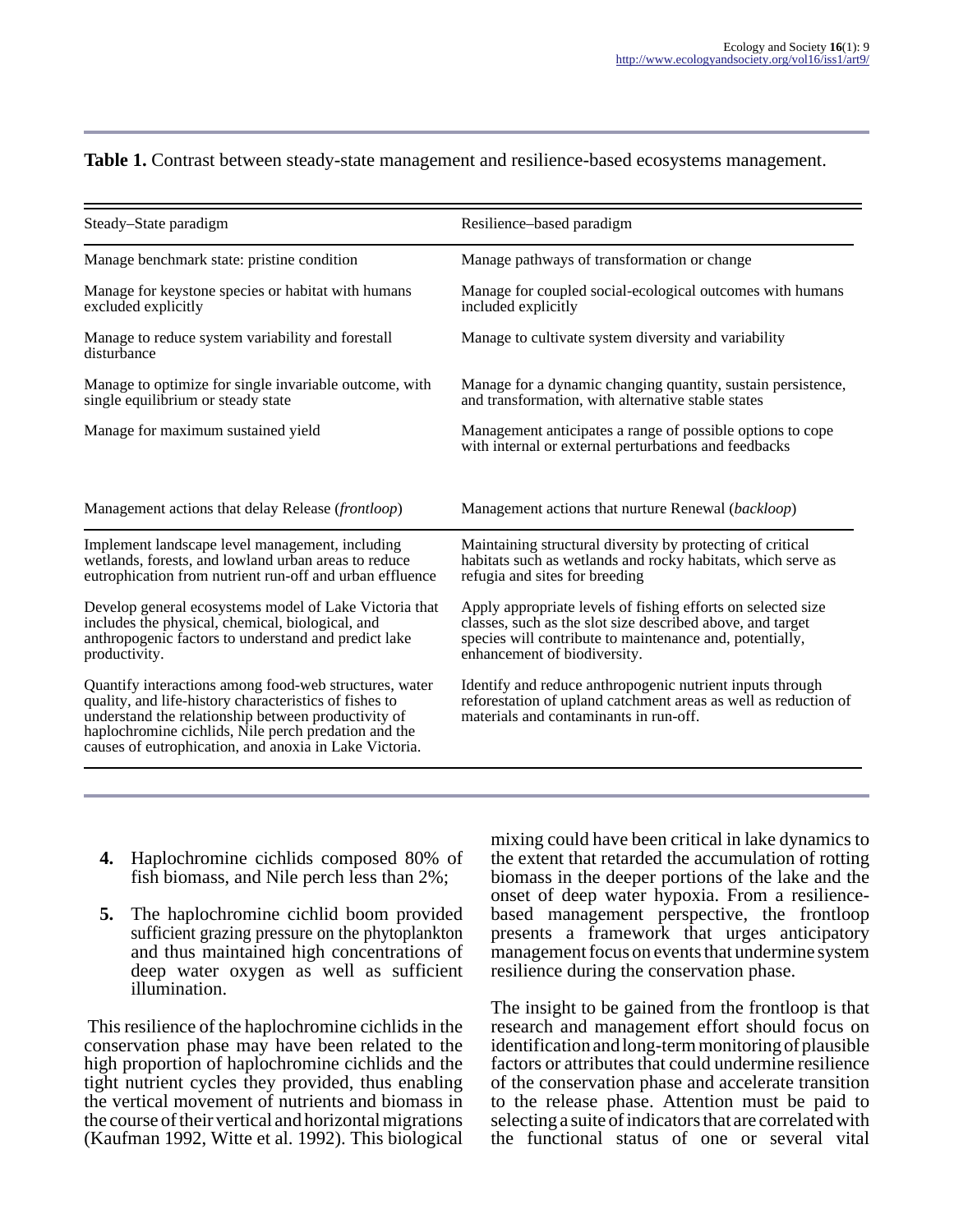ecosystem processes and properties. Monitoring diatom assemblages, water quality, including dissolved oxygen in the lake, its tributaries, and associated wetlands is critical for early detection and management of nutrient enrichment. Stock assessments could also yield crucial insights into the food-web structure of the fisheries.

## **Release and reorganization phase: backloop**

The release, i.e., collapse, of the haplochromine cichlids of Lake Victoria is linked to the irruption of the Nile perch and can be illustrated as follows:

- **1.** Increased deforestation, cultivation, urban effluence, and influx of nutrients into Lake Victoria owing to rapid human population growth that in turn precipitated large algal blooms that increased eutrophication and exacerbated deep water anoxia;
- **2.** Introduction of the fecund, voracious Nile perch into Lake Victoria in the 1950s and 1960s to promote commercial fishery;
- **3.** Intense predation pressure on the haplochromine cichlids accelerated a phytoplankton boom and eutrophication, thus reducing light penetration and increasing deep water anoxia, contributing further to the decline of the haplochromine cichlids;
- **4.** Nile perch composed more than 80% of the catch. The remaining 20% consisted of Nile tilapia, the tiny native *omena* (*Rastrineobola argentea*), and a small remnant of other native fishes.

 Conversely, the resurgence, i.e., renewal, of the haplochromine cichlids is linked with the recent decline of the Nile perch fisheries in Lake Victoria owing largely to intense fishing efforts linked to global markets. The recovery of the haplochromine cichlids can be characterized as follows:

- **1.** Intensive fishing pressure on the Nile perch over the last two decade (Balirwa et al. 2003);
- **2.** The functional response of the haplochromine cichlids to high turbidity, deep water anoxia, and dietary shift to larger prey (Witte et al. 2000, Katunzi et al. 2003) has enabled recovery of haplochromine cichlids;
- **3.** The existence of habitat structural diversity owing to papyrus dominated wetlands and rock outcrops provided barriers and refugia from Nile perch, thus serving as ecological fallows or legacies providing propagule for haplochromine resurgence;
- **4.** Nile perch biomass declined to 76% while that of haplochromine cichlids increased to 21% (Witte et al. 2000).

 The resurging haplochromine cichlid populations are encountering a lake with dramatically transformed habitat conditions. The recovering haplochromine cichlids have to cope with: (1) high turbidity, hence low water transparency; (2) deep water hypoxia; and (3) changes in food composition. Witte et al. (2000) have suggested that differences in phenotypic plasticity of anatomical, ecological, or life history traits may have been crucial in determining recovery or survival of the haplochromine cichlids in limnological conditions that are dramatically different from the conditions prior to the irruption of the Nile perch. For instance, low haplochromine densities and eutrophication have relaxed mate selectivity in females leading to interspecific hybridization (Seehausen et al. 1997). Similarly, gill morphology and body size of some resurging haplochromines have a surface area considerably larger than the pre-Nile perch specimen. This is likely to be in response to or an adaptation to hypoxia (Kaufman 1992, Chapman et al. 2003).

In the context of Lake Victoria and using the adaptive renewal cycle framework, some specific but generalizable propositions are offered on potential management actions to nurture renewal and delay the onset of release or collapse.

### *Management actions that nurture renewal: backloop*

Managing actions that nurture renewal include the need to identify and reduce anthropogenic nutrient inputs through reforestation of upland catchment areas as well as reduce materials and contaminants in surface run-off; apply appropriate levels of fishing effort on selected Nile perch size classes and other target species to enhance recovery of haplochromine biodiversity; and maintain structural diversity by the protection of critical habitats such as wetlands and rocky island habitats, which serve as refugia and sites for recruitment.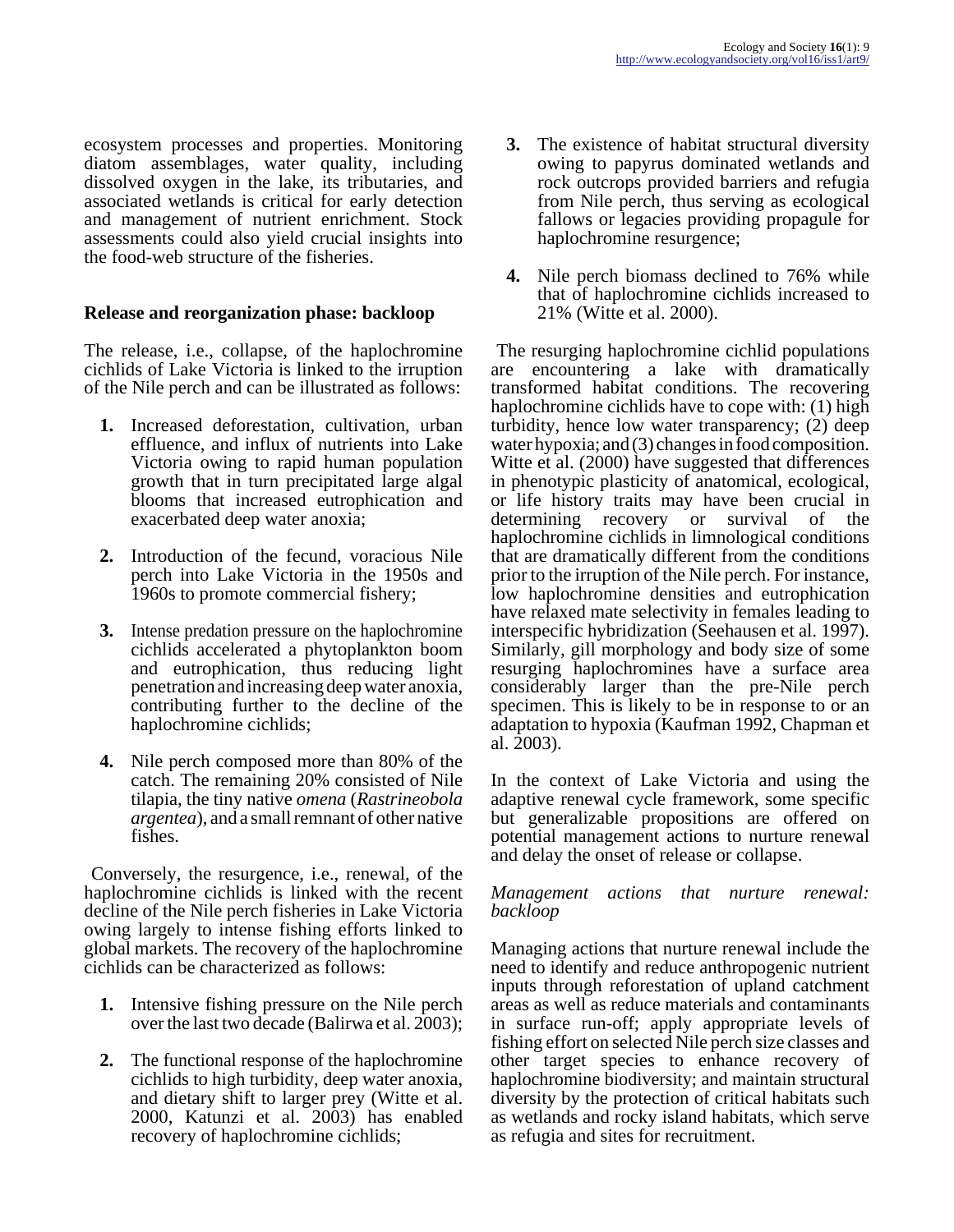Wetlands and rocky island habitats have provided valuable structural diversity and served as refugia for haplochromine fishes (Chapman et al. 2003, Chapman and Chapman 1996). Wetlands and rocky islands could be explored for the feasibility of establishing fish "parks" or "reserves" for special protection because of high abundance of haplochromine cichlids. Balirwa et al. (2003) have suggested that ecotonal wetlands have been especially critical refugia because interactions with the main lake elevate dissolved oxygen, making these habitats both favorable and safe for haplochromine cichlids.

### *Management actions that delay release: frontloop*

Managing actions to reduce release include the need to implement landscape level management, including wetlands, forests, and lowland urban areas to reduce eutrophication from nutrient run-off and urban effluence; develop an ecosystems model of Lake Victoria that includes the physical, chemical, biological, and anthropogenic factors to understand and predict changes in primary productivity; and quantify interactions among food-web structures, water quality, and life-history characteristics of fishes to understand the relationship between productivity of haplochromine cichlids, Nile perch predation, and the causes of eutrophication in Lake Victoria.

# **CONCLUSION**

The resilience of the haplochromine cichlid fisheries appears to be determined by the genetic diversity, functional and response diversity, and ecosystem diversity (beta diversity) across the range of habitats in Lake Victoria. The wetlands and rocky habitats provide the capacity for renewal and recovery of haplochromine cichlids. These areas contain the ecological memory that is critical to the ecological resilience of Lake Victoria and avoiding irreversible shifts between the Nile perch dominated regime and the haplochromine cichlid regime. Moreover, wetlands and rocky habitats are a source of "external" memory that provides source areas and propagules for colonization from outside the highly disturbed main lake.

The adaptive renewal cycle provides an intuitive conceptual and management framework upon which to explore resilience-based ecosystem management for Lake Victoria. Rapid evolutionary

radiation, low levels of predation, low fishing effort, and high primary productivity were critical in the growth and conservation, i.e., frontloop, phase of the haplochromine cichlid dominated regime. The abundance of the haplochromine cichlids may have provided sufficient grazing pressure on the phytoplankton, controlled eutrophication, and thus maintained high concentrations of deep water oxygen as well as sufficient illumination, hence conferring resilience to the conservation phase.

However, intense predation on the haplochromine cichlids following the Nile perch irruption released grazing pressure on the phytoplankton and accelerated eutrophication, thus exacerbating haplochromine cichlid extirpation and Nile perch domination of Lake Victoria fisheries. This paper proposes resilience-based actions to nurture the renewal phase. These include slowing down eutrophication through sustainable land management, targeting selected harvesting of the Nile perch to enhance recovery of the haplochromine, and maintaining structural diversity by protecting wetlands, satellite lakes, and rocky island habitats that serve as ecological memory and spatial resilience.

*Responses to this article can be read online at: <http://www.ecologyandsociety.org/vol16/iss1/art9/responses/>*

#### **Acknowledgments:**

*Special thanks to Mercy Ojwang and Ronald Ndesanjo for research support.* 

#### **LITERATURE CITED**

Adger, W. N., T. P Hughes, C. Folke, S. R. Carpenter, and J. Rockstrom. 2005. Socialecological resilience to coastal disasters. *Science* 309:1036-1039.

Balirwa, J. S., C. A. Chapman, L. J. chapman, K. Geheb, R. Lowe-McConnell, O. Seehausen, J. Wanink, R. Welcomme, and F. Witte. 2003. Biodiversity and fishery sustainability in the Lake<br>Victoria Basin: an unexpected marriage? unexpected marriage? *Bioscience* 53:703-715.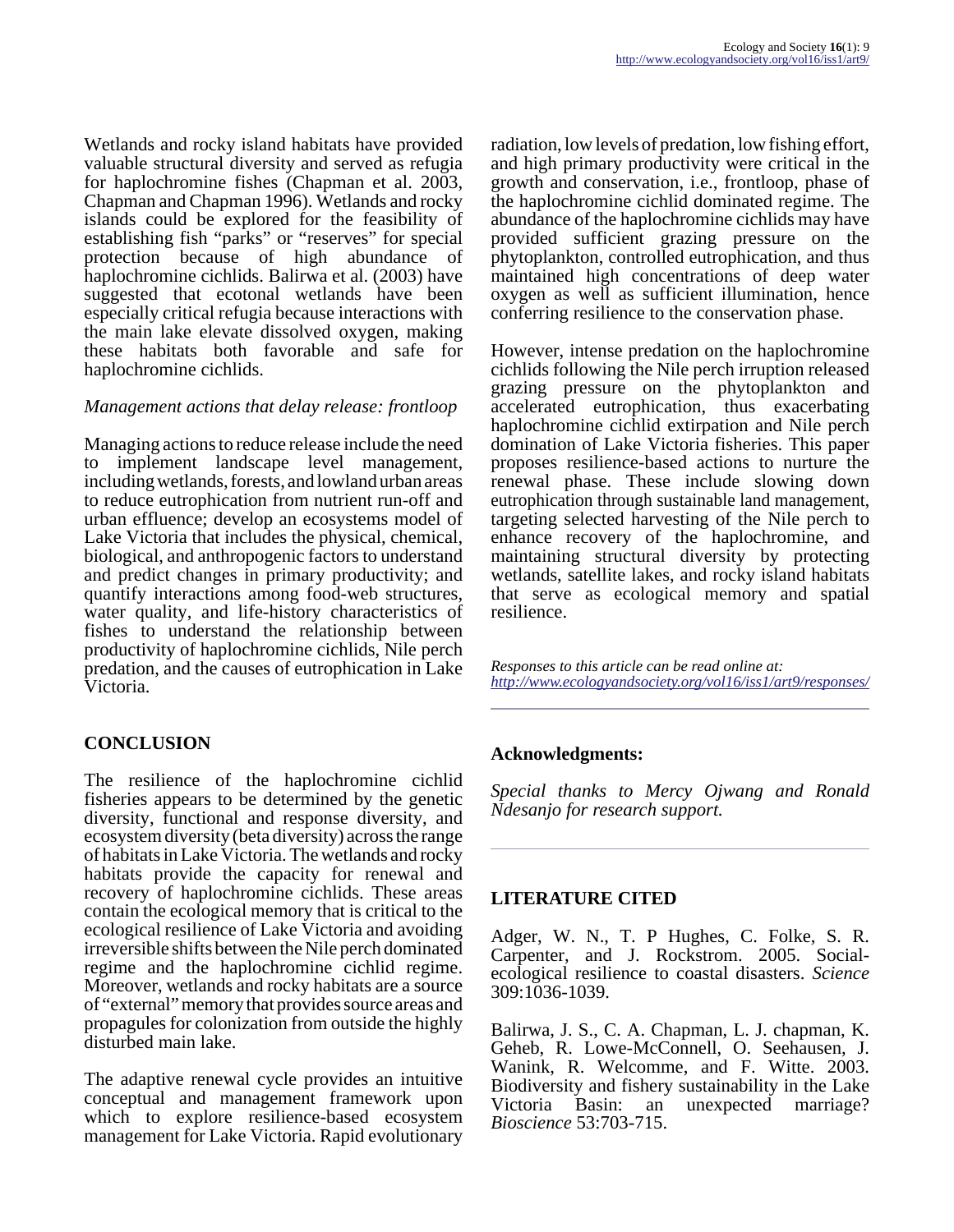Bruton, M. N. 1990. The conservation of the fishes of Lake Victoria, Africa: an ecological perspective. *Environmental Biology of Fishes* 27:161–175.

Budeba, Y. L., and I. G. Cowx. 2007. The role of freshwater shrimp *Caridina nilotica* (Roux) in the diet of major commercial fish species in Lake Victoria, Tanzania. *Aquatic Ecosystem Health and Management* 10(4):368-380.

Carpenter, S. R., and W. A. Brock. 2006. Rising variance: a leading indicator of ecological transition. *Ecology Letters* 9(3):311-318.

Chapman, L. J., and C. A. Chapman. 1996. Wetland ecotones as refugia for endangered fishes. *Biological Conservation* 78:263-270.

Chapman, L. J., C. A. Chapman, P. J. Schofield, J. P. Olowo, L. Kaufman, O. Seehausen, and R. Ogutu-Ohwayo. 2003. Faunal resurgence in Lake Navugabo, East Africa. *Conservation Biology* 17  $(2):500-511.$ 

Chapman, L. J., L. S. Kaufman, C. A. Chapman, F. E. Mckenzie. 1995. Hypoxia tolerance in 12 species of East African cichlids—potential for low-oxygen refugia in Lake Victoria. *Conservation Biology* 9 (5):1274–1288.

Crutzen, P. 2002. The anthropocene: geology of mankind. *Nature* 415:23.

Elmqvist, T., C. Folke, M. Nystrom, G. Peterson, J. Bengtsson, B. Walker, and J. Norberg. 2003. Response diversity, ecosystem change, and resilience. *Frontiers of Ecology and Environment* 1 (9):488-494.

Folke, C. 2006. Resilience: the emergence of a perspective for social-ecological systems analyses. *Global Environmental Change* 16:253-267.

Folke, C., S. Carpenter, B. Walker, M. Scheffer, T. Elmqvist, L. Gunderson, and C. S. Holling. 2004. Regime shifts, resilience and biodiversity in ecosystem management. *Annual Review of Ecology, Evolution, and Systematics* 35:557-581.

Franklin, J. F., and J. A. MacMahon. 2000. Enhanced: messages from a mountain. *Science* 288:1183-1184.

Goldschmidt, T., F. Witte, and J. H. Wanink. 1993. Cascading effects of the introduced Nile perch on the detritivorous/phytoplanktivorous species in the sublittoral areas of Lake Victoria. *Conservation Biology* 7:686-700.

Gunderson, L. H. 2000. Ecological resilience-in theory and application. *Annual Review of Ecological Systems* 31:425-439.

Hecky, R. E., F. W. B. Bugenyi, P. Ochumba, J. F. Talling, R. Mugidde, M. Gophen, and L. S. Kaufman. 1994. Deoxygenation of the deep water of Lake Victoria, East Africa. *Limnology and Oceanography* 39:1476-1481.

Holling, C. S. 1973. Resilience and stability of ecological systems. *Annual Review of Ecological Systems* 4:1-23.

Holling, C. S. 1986. The resilience of terrestrial ecosystems: local surprise and global change. Pages 292-317 *in* W. C. Clark and R. E. Munn, editors. *Sustainable development of the biosphere.* Cambridge University Press, Cambridge, UK.

Holling, C. S., and L. H. Gunderson. 2002. Resilience and adaptive cycles. Pages 25-62 *in* L. H. Gunderson and C. S. Holling, editors. *Panarchy: understanding transformations in human and natural systems.* Island Press, Washington, D.C., USA.

Holling, C. S., and G. K. Meffe. 1996. Command and control and the pathology of natural resource management. *Conservation Biology* 10:328-327.

Katunzi, E. F. B., J. Zoutendijk, T. Goldschmidt, J. Wanink, and F. Witte. 2003. Lost zooplanktivorous cichlids from Lake Victoria reappear with a new trade. *Ecology of Freshwater Fish* 12:237-240.

Kaufman, L. S. 1992. Catastrophic change in species-rich freshwater ecosystems: the lessons of Lake Victoria. *Bioscience* 42(11):846-858.

Lundberg, J., and F. Moberg. 2003. Mobile link organisms and ecosystem functioning: implications for ecosystem resilience and management. *Ecosystems* 6:87-98.